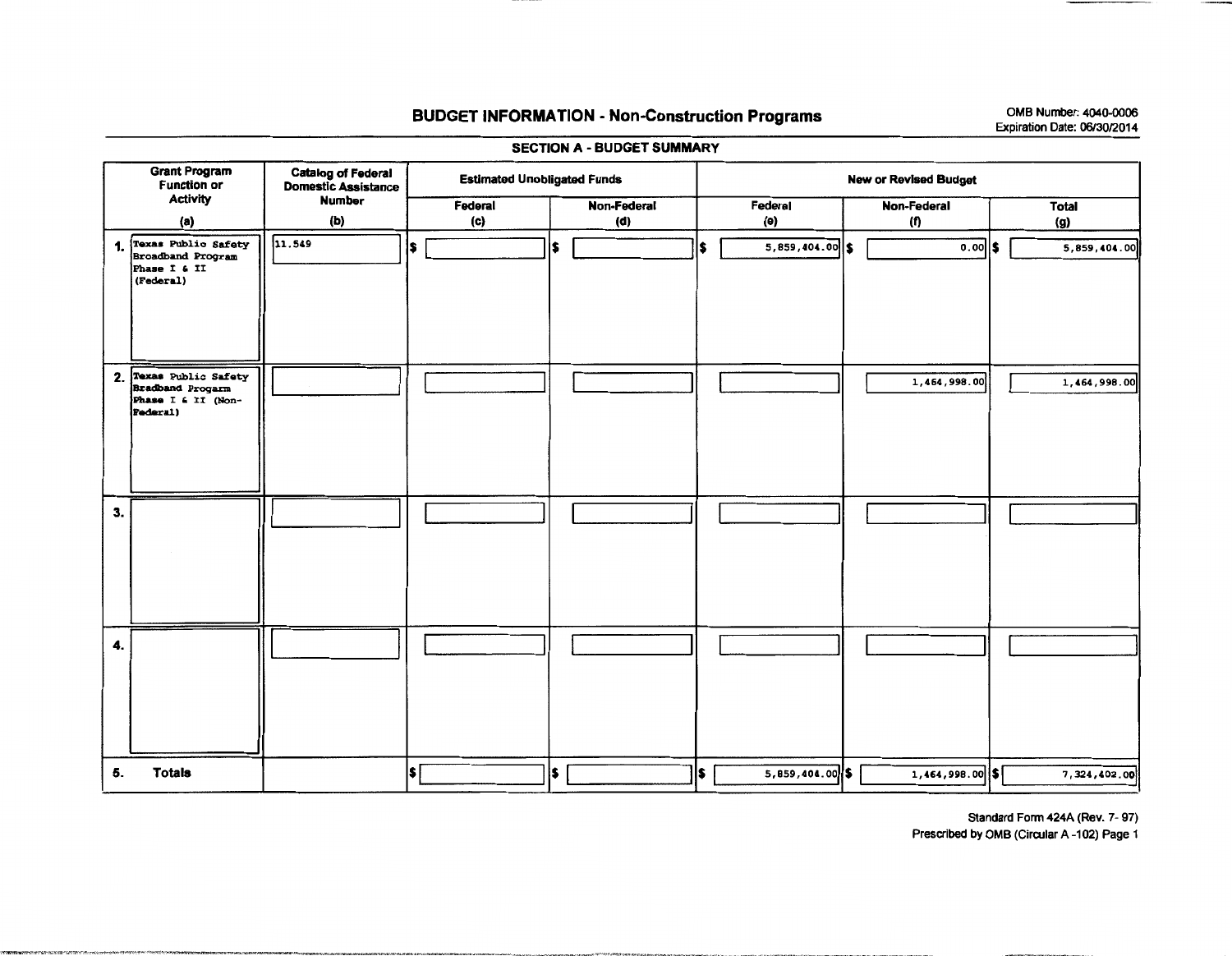## **SECTION B - BUDGET CATEGORIES**

| 6. Object Class Categories                                                 |     | <b>GRANT PROGRAM, FUNCTION OR ACTIVITY</b>                                   |     |                                                                           |     |  |                  |  |                          | <b>Total</b> |
|----------------------------------------------------------------------------|-----|------------------------------------------------------------------------------|-----|---------------------------------------------------------------------------|-----|--|------------------|--|--------------------------|--------------|
|                                                                            | (1) |                                                                              | (2) |                                                                           | (3) |  | $\overline{(4)}$ |  |                          | (5)          |
|                                                                            |     | Texas Public Safety<br><b>Broadband Program</b><br>Phase I & II<br>(Federal) |     | Texas Public Safety<br>Bradband Progarm<br>Phase I & II (Non-<br>Federal) |     |  |                  |  |                          |              |
| a. Personnel                                                               | l\$ | $1,044,834.00$ \$                                                            |     | $945,528.00$ \$                                                           |     |  | \$               |  | \$                       | 1,990,362.00 |
| <b>b. Fringe Benefits</b>                                                  |     | 310, 734.00                                                                  |     | 281,198.00                                                                |     |  |                  |  |                          | 591,932.00   |
| c. Travel                                                                  |     | 672,768.00                                                                   |     | 1,890.00                                                                  |     |  |                  |  |                          | 674, 658.00  |
| d. Equipment                                                               |     |                                                                              |     |                                                                           |     |  |                  |  |                          |              |
| e. Supplies                                                                |     | 16,650.00                                                                    |     |                                                                           |     |  |                  |  |                          | 16,650.00    |
| f. Contractual                                                             |     | 3,297,400.00                                                                 |     |                                                                           |     |  |                  |  |                          | 3,297,400.00 |
| g. Construction                                                            |     |                                                                              |     |                                                                           |     |  |                  |  |                          |              |
| h. Other                                                                   |     | 517,018.00                                                                   |     |                                                                           |     |  |                  |  |                          | 517,018.00   |
| i. Total Direct Charges (sum of 6a-6h)                                     |     | 5,859,404.00                                                                 |     | 1,228,616.00                                                              |     |  |                  |  | \$[                      | 7,088,020.00 |
| j. Indirect Charges                                                        |     | 0.00                                                                         |     | 236,382.00                                                                |     |  |                  |  | \$İ                      | 236,382.00   |
| k. TOTALS (sum of 6i and 6j)                                               | \$  | $5,859,404.00$ \$                                                            |     | $1,464,998.00$ \$                                                         |     |  | l\$              |  | $\bullet$                | 7,324,402.00 |
|                                                                            |     |                                                                              |     |                                                                           |     |  |                  |  |                          |              |
| 7. Program Income                                                          | l\$ |                                                                              | l\$ |                                                                           | is. |  | l\$.             |  | $\left  \bullet \right $ |              |
| Standard Form 424A (Rev. 7-97)<br><b>Authorized for Local Reproduction</b> |     |                                                                              |     |                                                                           |     |  |                  |  |                          |              |

Prescribed by OMB (Circular A-102) Page 1A